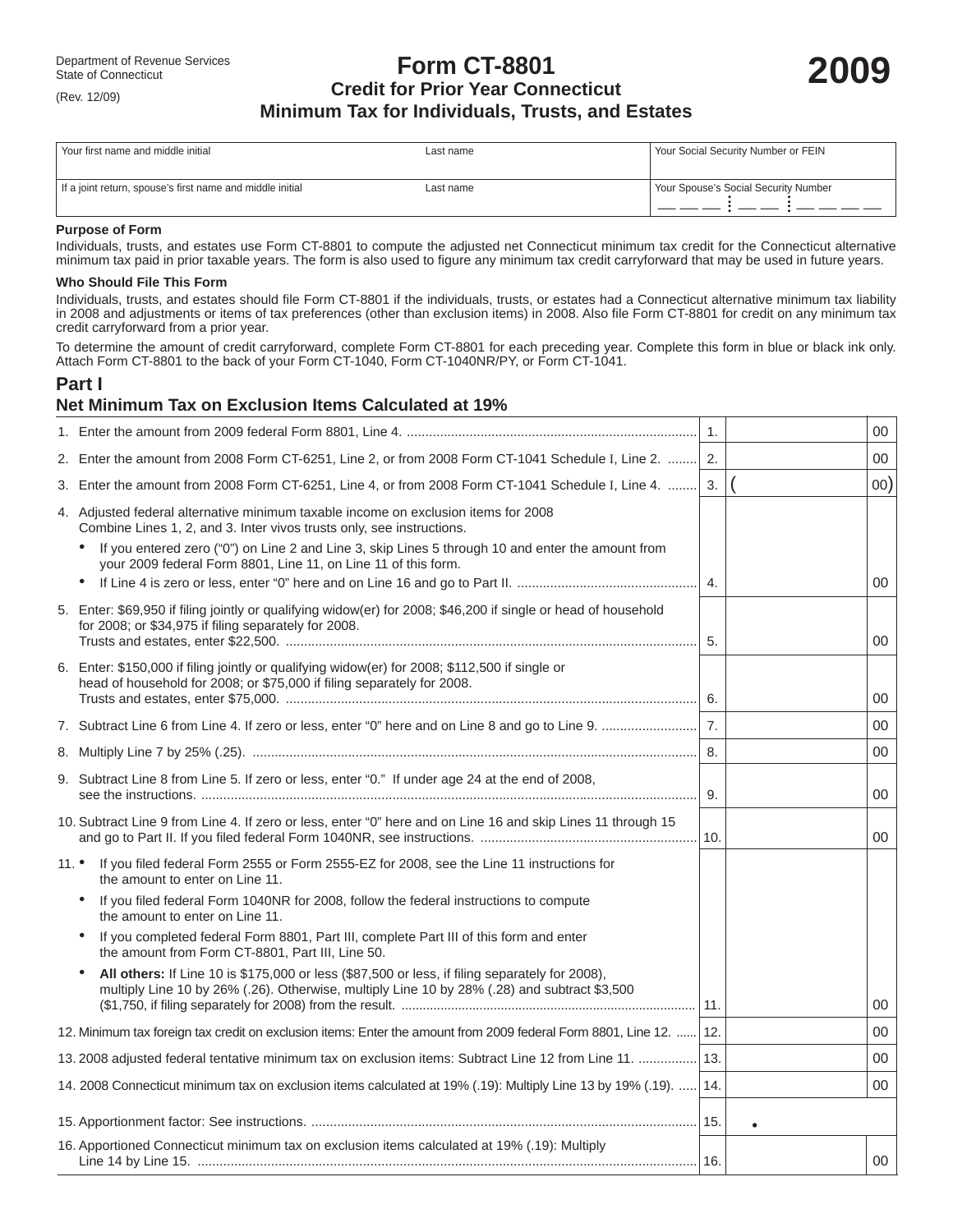# **Part II Minimum Tax Credit and Carryforward to 2010**

|                                                                                                                                                                                                       |      | 00      |
|-------------------------------------------------------------------------------------------------------------------------------------------------------------------------------------------------------|------|---------|
|                                                                                                                                                                                                       | -23. |         |
|                                                                                                                                                                                                       | 24.  | $00 \,$ |
|                                                                                                                                                                                                       | 25.  | 00      |
|                                                                                                                                                                                                       | 26.  | 00      |
|                                                                                                                                                                                                       |      | 00      |
|                                                                                                                                                                                                       |      | 00      |
|                                                                                                                                                                                                       | -29. | 00      |
|                                                                                                                                                                                                       |      | 00      |
| 31. Adjusted net Connecticut minimum tax credit carryforward to 2010: Subtract Line 30 from Line 26.<br>Keep a record of this amount because it may be carried forward and used in future years.  31. |      | 00      |
| <b>Worksheet A</b> (for completing Part II, Line 21)                                                                                                                                                  |      |         |

| 1. Enter the amount from 2008 Form CT-6251, Line 15, or 2008 Form CT-1041 Schedule I, Line 15.   1.              |  | 00 <sub>1</sub> |
|------------------------------------------------------------------------------------------------------------------|--|-----------------|
| 2. Enter the apportionment factor from 2008 Form CT-6251, Line 18, or 2008 Form CT-1041 Schedule I, Line 18.  2. |  |                 |
|                                                                                                                  |  | 00              |
| 4. Enter the amount from 2008 Form CT-6251, Line 20.                                                             |  | 00 <sup>1</sup> |
|                                                                                                                  |  | 00 <sub>1</sub> |
|                                                                                                                  |  | 00 <sub>1</sub> |
|                                                                                                                  |  | 00 <sub>1</sub> |

# **Worksheet B** (for completing Part II, Line 23)

| 1. Enter the amount from 2008 Form CT-6251, Line 16.<br><b>Trusts and estates:</b> Enter the amount from                                           |                | 00 |    |    |   |  |  |  |
|----------------------------------------------------------------------------------------------------------------------------------------------------|----------------|----|----|----|---|--|--|--|
| 2. Enter the amount from 2008 Form CT-6251, Line 18.<br><b>Trusts and estates:</b> Enter the amount from<br>2008 Form CT-1041 Schedule I, Line 18. | $\overline{2}$ |    |    |    |   |  |  |  |
|                                                                                                                                                    |                |    | 3. | 00 |   |  |  |  |
| 4. Enter the amount from 2008 Form CT-6251, Line 20.<br><b>Trusts and estates:</b> Enter the amount from                                           |                | 00 |    |    |   |  |  |  |
|                                                                                                                                                    |                |    | 5. | 00 |   |  |  |  |
| 6. Enter the amount from 2008 Form CT-6251, Line 15.<br><b>Trusts and estates:</b> Enter the amount from                                           |                | 00 |    |    |   |  |  |  |
|                                                                                                                                                    |                |    |    | 00 |   |  |  |  |
|                                                                                                                                                    |                |    | 8. | 00 |   |  |  |  |
| 9. Divide Line 5 by Line 8. Round to 4 decimal places. If the result is one or greater than one, enter 1.0000.                                     |                |    |    |    | 9 |  |  |  |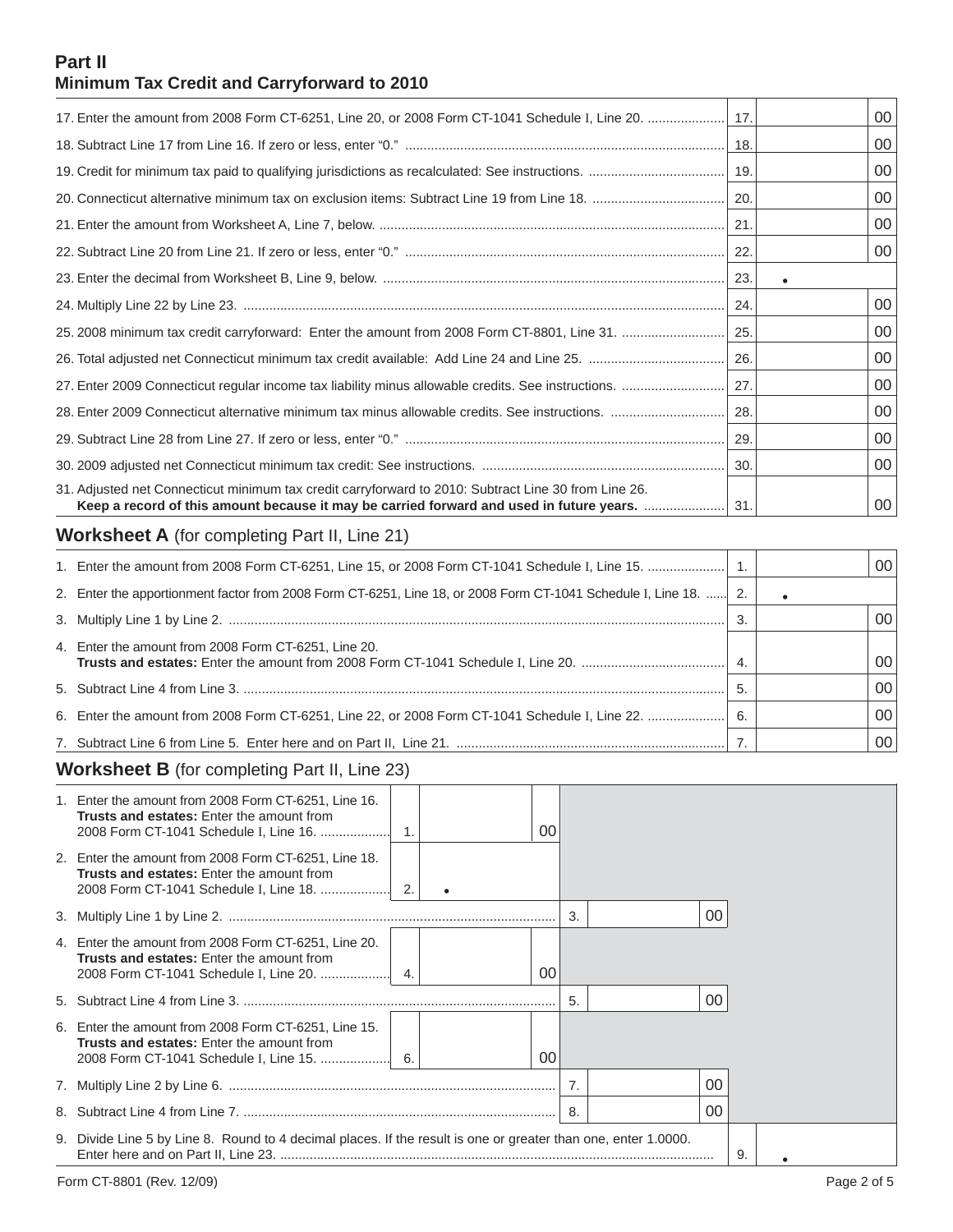## **Part III Tax Computation Using Maximum Capital Gains Rates**

| Tax Computation Osing Maximum Capital Gams Rates                                                                                                                                                                                                                                                                                                         |     |                 |     |    |
|----------------------------------------------------------------------------------------------------------------------------------------------------------------------------------------------------------------------------------------------------------------------------------------------------------------------------------------------------------|-----|-----------------|-----|----|
|                                                                                                                                                                                                                                                                                                                                                          |     |                 | 32. | 00 |
|                                                                                                                                                                                                                                                                                                                                                          |     | 00              |     |    |
|                                                                                                                                                                                                                                                                                                                                                          |     | 00              |     |    |
|                                                                                                                                                                                                                                                                                                                                                          |     | 00              |     |    |
|                                                                                                                                                                                                                                                                                                                                                          |     |                 | 36. | 00 |
|                                                                                                                                                                                                                                                                                                                                                          |     |                 | 37. | 00 |
| 38. If Line 37 is \$175,000 or less (\$87,500 or less, if filing separately for 2008), multiply<br>Line 37 by 26% (.26). Otherwise, multiply Line 37 by 28% (.28) and subtract \$3,500<br>(\$1,750, if filing separately for 2008) from the result. If you filed federal Form 1040NR,                                                                    |     |                 | 38. | 00 |
| 39. Enter: \$65,100, if filing jointly or qualifying widow(er) for 2008;<br>\$32,550, if single or filing separately for 2008;<br>\$43,650, if head of household for 2008; or<br>\$2,200, for a trust or estate.                                                                                                                                         |     |                 |     |    |
| If you filed federal Form 1040NR for 2008, follow the federal instructions                                                                                                                                                                                                                                                                               | 39. | 00              |     |    |
|                                                                                                                                                                                                                                                                                                                                                          | 40. | 00              |     |    |
|                                                                                                                                                                                                                                                                                                                                                          | 41. | 00              |     |    |
|                                                                                                                                                                                                                                                                                                                                                          | 42. | 00              |     |    |
|                                                                                                                                                                                                                                                                                                                                                          | 43. | 00              |     |    |
|                                                                                                                                                                                                                                                                                                                                                          | 44. | 00              |     |    |
|                                                                                                                                                                                                                                                                                                                                                          |     |                 | 45. | 00 |
| If Line 34 is "0" or blank, skip Lines 46 and 47 and go to Line 48. Otherwise, go to Line 46.                                                                                                                                                                                                                                                            |     |                 |     |    |
|                                                                                                                                                                                                                                                                                                                                                          |     | 00 <sup>1</sup> |     |    |
|                                                                                                                                                                                                                                                                                                                                                          |     |                 | 47. | 00 |
|                                                                                                                                                                                                                                                                                                                                                          |     |                 | 48. | 00 |
| 49. If Line 32 is \$175,000 or less (\$87,500 or less, if filing separately for 2008), multiply Line 32 by 26% (.26).<br>Otherwise, multiply Line 32 by 28% (.28) and subtract \$3,500 (\$1,750, if filing separately for 2008) from<br>the result. If you filed federal Form 1040NR for 2008, follow the federal instructions to calculate this amount. |     |                 | 49. | 00 |
| 50. Enter the smaller of Line 48 or Line 49 here and on Part I, Line 11. If you filed federal Form 2555 or Form 2555-EZ<br>for 2008, enter this amount on Line 4 of the Connecticut Foreign Earned Income Tax Worksheet on Page 5.                                                                                                                       |     |                 | 50. | 00 |

**Worksheet C -** (for full-year resident or part-year resident inter-vivos trusts with one or more nonresident noncontingent beneficiaries only)

|                                                                                   |     | $00 \,$ |                 |
|-----------------------------------------------------------------------------------|-----|---------|-----------------|
| 2. Enter the amount of Connecticut-sourced income included on Line 1 above.       |     | 00      |                 |
| 3. Subtract Line 2 from Line 1. Part-year resident trusts only, see instructions. | -3. | $00 \,$ |                 |
|                                                                                   | -4. |         |                 |
|                                                                                   | 5   | $00 \,$ |                 |
|                                                                                   |     | 6.      | 00 <sub>1</sub> |

 $\overline{\phantom{a}}$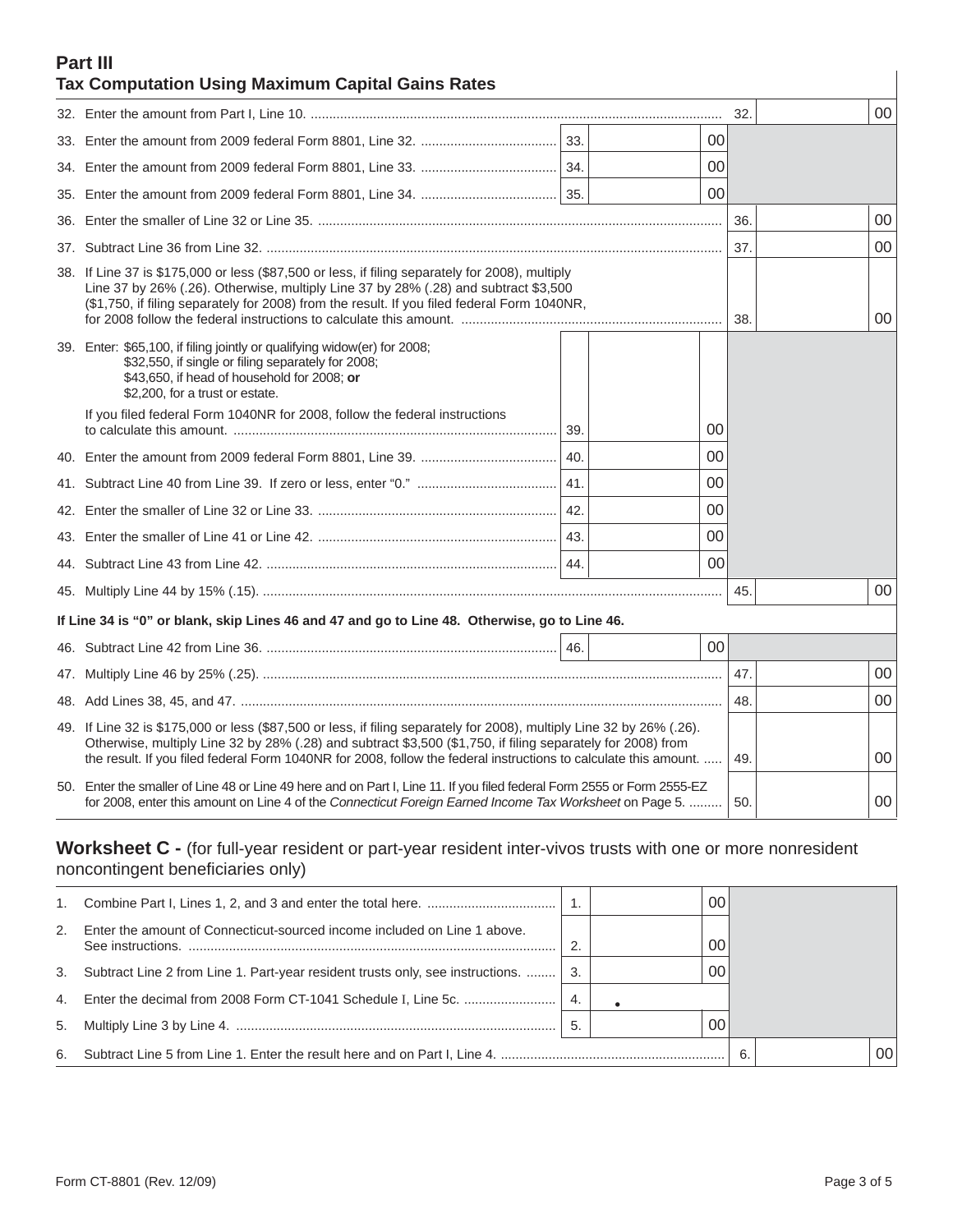# **Form CT-8801 Instructions**

## **General Information**

#### **Filing Status**

Filing jointly includes filing jointly for federal and Connecticut and filing jointly for Connecticut only. Likewise, filing separately includes filing separately for federal and Connecticut and filing separately for Connecticut only.

#### **How the Credit for Prior Year Minimum Tax Is Calculated**

Your credit for 2009 is calculated by subtracting the part of your 2008 Connecticut alternative minimum tax attributable to adjustments and items of tax preferences (such as exclusion items) specified in I.R.C. §53(d) from your net Connecticut alternative minimum tax paid in 2008 and adding the result to the amount of credit carried forward from the prior year.

*Exclusion items* are your federal alternative minimum tax adjustments and preferences for the standard deduction, itemized deductions (including any investment interest expense reported on federal Schedule E), the deduction for charitable contributions of appreciated property, certain tax-exempt interest, and depletion.

For more information, see the instructions for federal Form 8801, Credit for Prior Year Minimum Tax - Individuals, Estates, and Trusts.

## **How the Credit May Be Used**

You may be able to reduce your regular Connecticut income tax liability by the amount of your credit. Your credit for 2009 is limited to the amount that your regular Connecticut income tax for 2009, less the credit allowed for income tax paid to a qualifying jurisdiction(s), exceeds your Connecticut alternative minimum tax for 2009, less the credit allowed for alternative minimum tax paid to a qualifying jurisdiction(s).

## **The Unused Portion of the Credit**

Any unused portion of the credit may be carried forward to reduce your regular Connecticut income tax in future years. You may carry the credit forward until it is completely used. If you are entitled to any additional credit in a subsequent year, you may add that credit to any balance being carried forward.

## **General Instructions**

Complete your 2009 federal Form 8801 before you complete Form CT-8801.

If you were liable for Connecticut alternative minimum tax in 2008, you must complete all applicable parts of this form including Worksheets A, B, and C.

If you were **not** liable for Connecticut alternative minimum tax in 2008, but you are claiming a credit carryforward, skip Lines 1 through 25. Enter on Line 26 the amount from your 2008 Form CT-8801, Line 31.

## **Individuals**

Enter in the space provided at the top of the form your name and Social Security Number (SSN) as it appears on your Connecticut income tax return. If you filed a joint return, also enter your spouse's name and SSN.

## **Trusts and Estates**

Enter in the space provided at the top of the form the name of the trust or estate and the name of the fiduciary as it appears on **Form CT-1041**, *Connecticut Income Tax Return for Trusts and*  **Estates. Also, enter the Federal Employer Identification Number** (FEIN) of the trust or estate.

## **Line Instructions**

## **Part I**

## **Line 4**

Only full-year resident or part-year resident inter-vivos trusts with one or more nonresident noncontingent beneficiaries must complete Worksheet C. All other trusts, complete Line 4 and skip Worksheet C.

## **Line 9**

If under age 24 at the end of 2008, follow the instructions for Line 9 of the 2009 federal Form 8801 to determine the amount to enter on this line.

## **Line 10**

If you filed federal Form 1040NR for 2008 and had a net gain on the disposition of U.S. real property interests, Line 10 cannot be less than the smaller of that net gain or Line 4.

## **Line 11**

If you claimed the foreign earned income exclusion or the housing exclusion on federal Form 2555 or Form 2555-EZ for 2008, you must use the *Connecticut Foreign Earned Income Tax Worksheet – Line 11* on Page 5 to compute the amount to enter on Line 11.

## **Line 15: Apportionment Factor**

## **Resident Individuals**

If you were a Connecticut resident for all of 2008, enter 1.0000.

## **Nonresident and Part-Year Resident Individuals**

Recalculate the apportionment factor from your 2008 **Form CT-6251**, *Connecticut Alternative Minimum Tax Return – Individuals*, Line 18, only taking into account exclusion items, Section 1250 gains, items of adjustment, and any other items that are not deferral items.

#### **Nonresident Estates and Nonresident and Part-Year Resident Trusts**

Recalculate the apportionment factor from your 2008 **Form CT-1041 Schedule I**, *Connecticut Alternative Minimum Tax Computation of Trusts or Estates*, Line 18, only taking into account exclusion items, Section 1250 gains, items of adjustment, and any other items that are not deferral items.